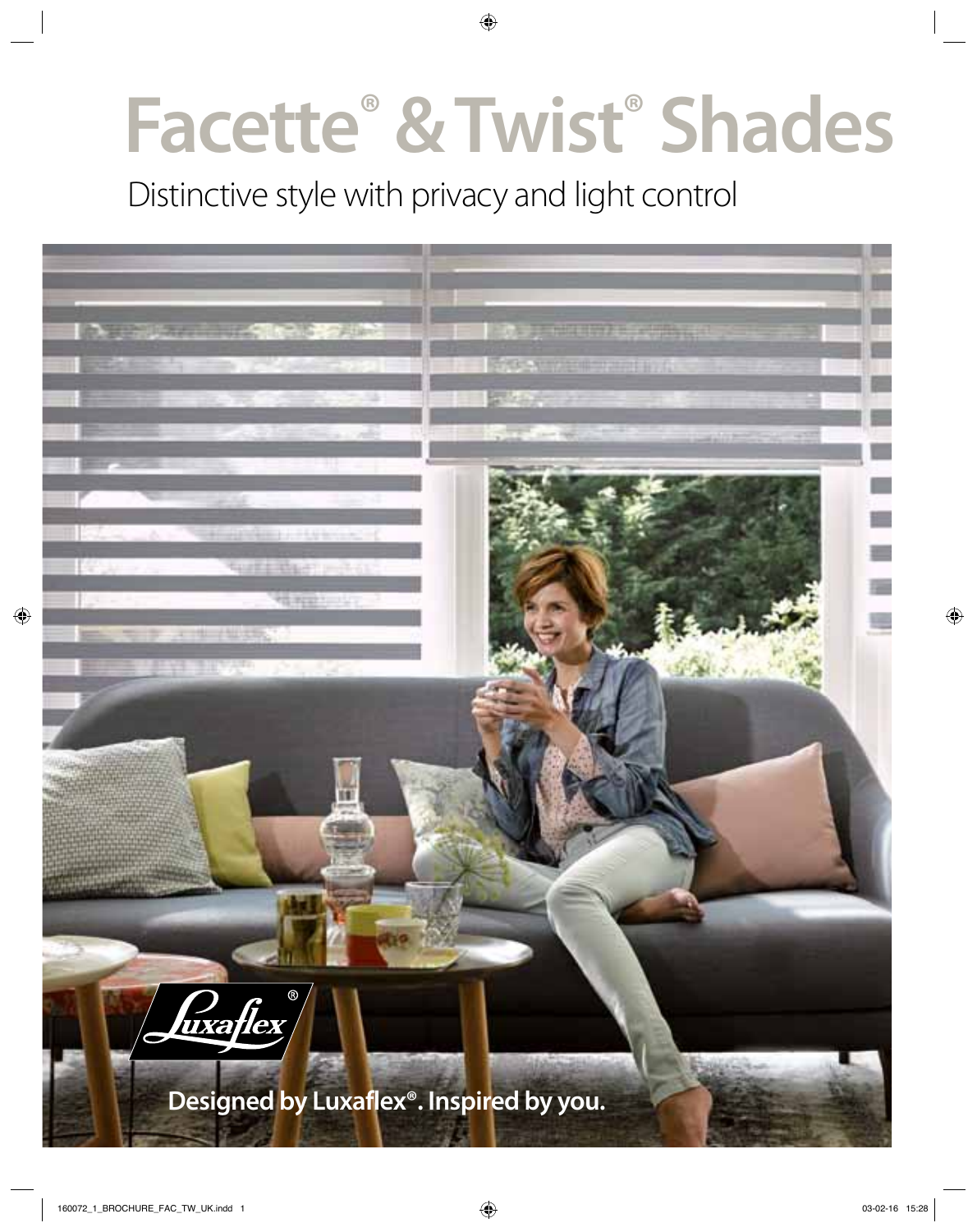

 $\bigoplus$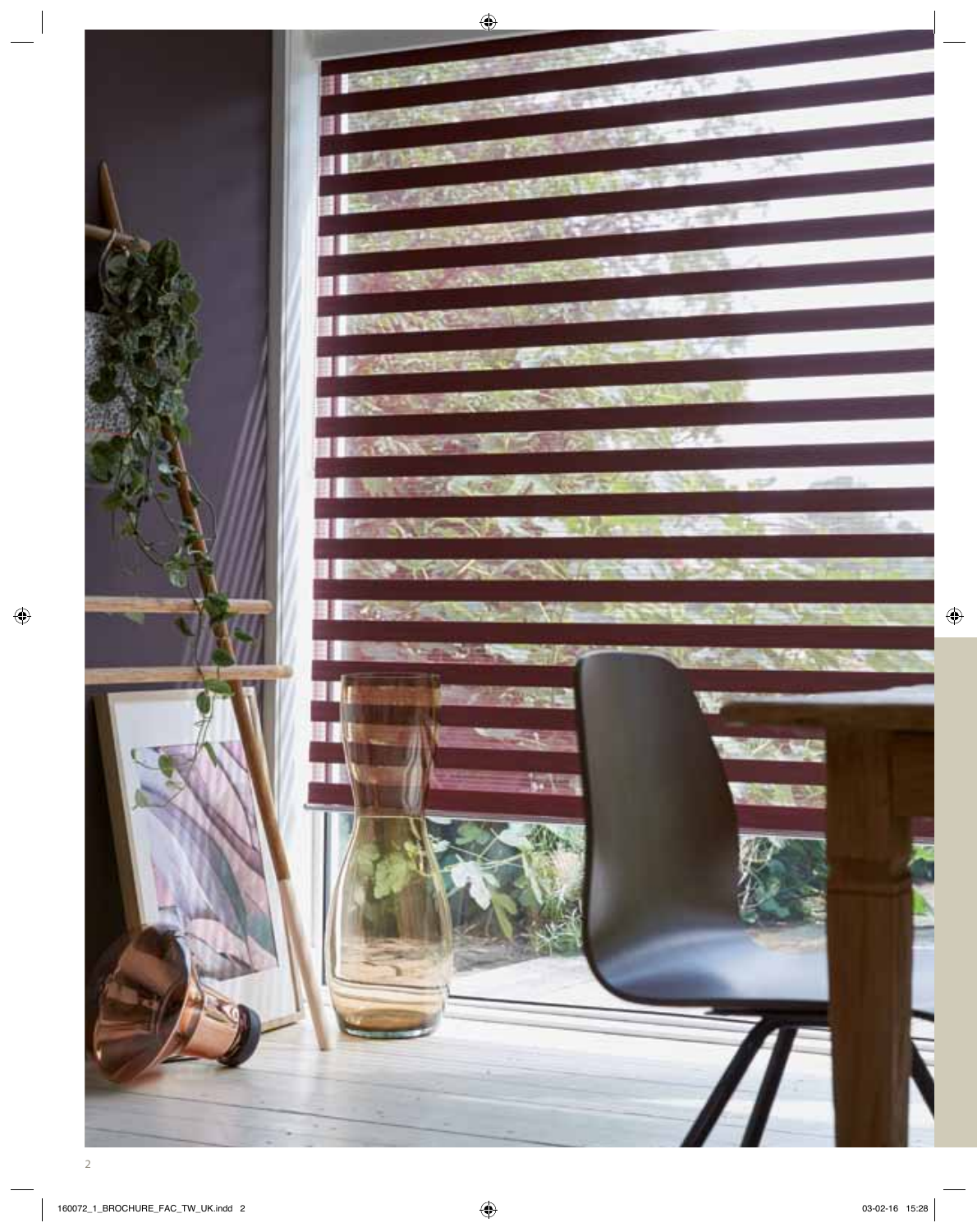◈

| <b>Kertill</b><br>1970<br><b>CAT</b>                                                                                                                                 |                                                                                      |  |
|----------------------------------------------------------------------------------------------------------------------------------------------------------------------|--------------------------------------------------------------------------------------|--|
| <b>The Williams De Toy of</b><br><b>PASSE MERU</b> I<br><b>Back of the Control of the Control</b><br><b>THE READY OF</b><br><b>CANNO CAN IT</b><br><b>STATISTICS</b> | <b>STANDARD</b><br><b>CARD WALLER CO.</b><br>824<br><b>Weighter</b><br><b>PURCHE</b> |  |
|                                                                                                                                                                      | <b>SALE OF BUILDING</b>                                                              |  |





### **Facette® Shades**

Soft, stylish fabrics with unique light control

The unique and patented design features two fabric layers woven into one to create a beautiful soft fabric look for windows. Facette® Shades work like a roller blind to let you quickly and easily raise or lower the shade in both the fully open or closed position. You can enjoy your view, effortlessly adjust the light or simply get the extra privacy you want at any time.

**"I love the way I can easily adjust the light and get more privacy when I need it"**



 $\bigcirc$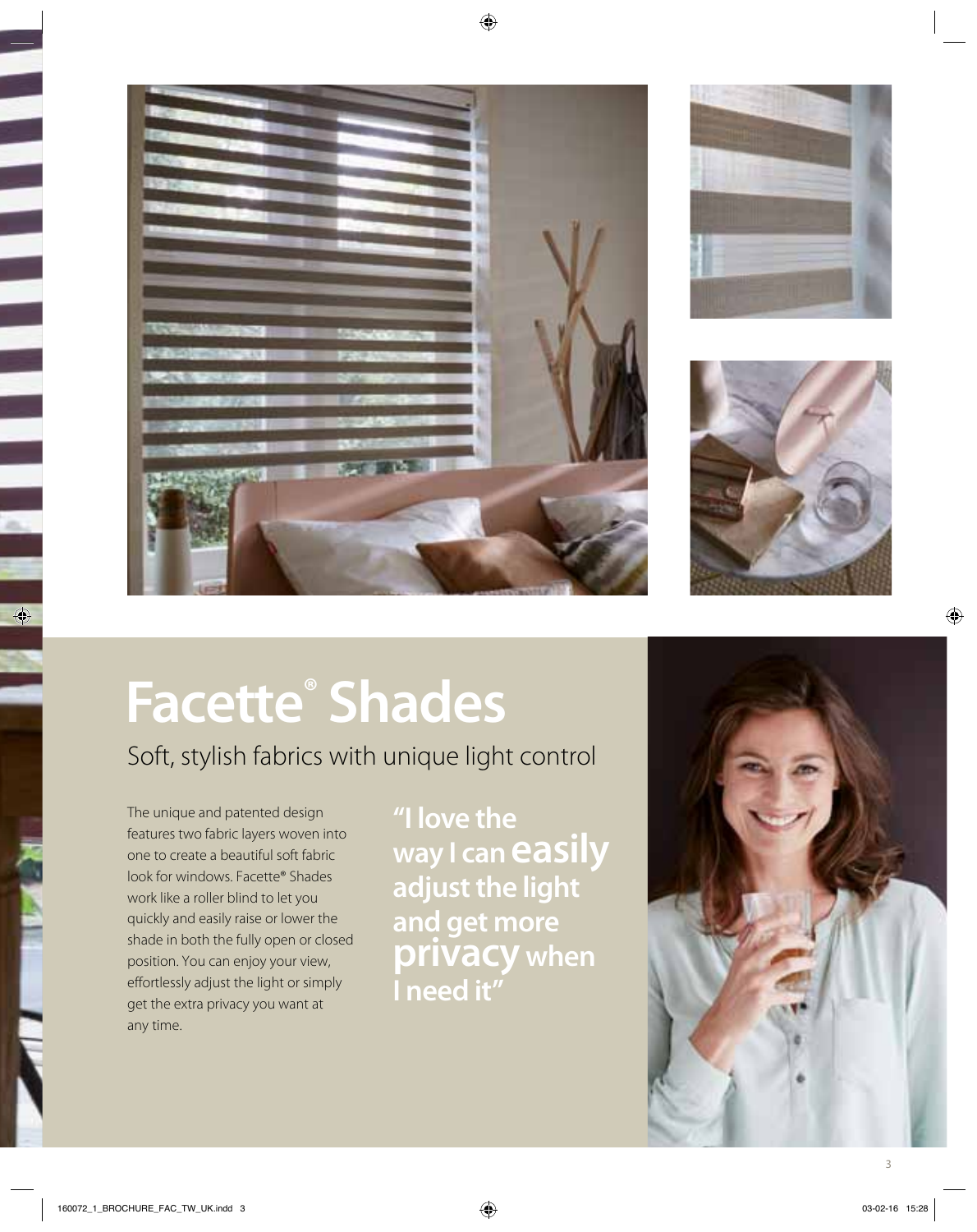

## **Design and Fabrics**

 $\bigcirc$ 

### Perfect for any window style

The new Luxaflex® Facette® Shades collection is designed to work perfectly with the proportions of your windows - from ultra slim vanes for an elegant look to large vanes that are a truly stylish solution. The Facette® Shades feature stunning fabrics in beautiful colours and soft textures for a style that is completely your own.





#### *Child Safety*

314

*At Luxaflex® we consider child safety a top priority. Making products safer for homes with infants and young children is an integral part of our design philosophy. From cordless alternatives to fully motorised systems, Luxaflex® offers many innovative lifting systems designed with safety, comfort and beauty in mind.*



 $\bigoplus$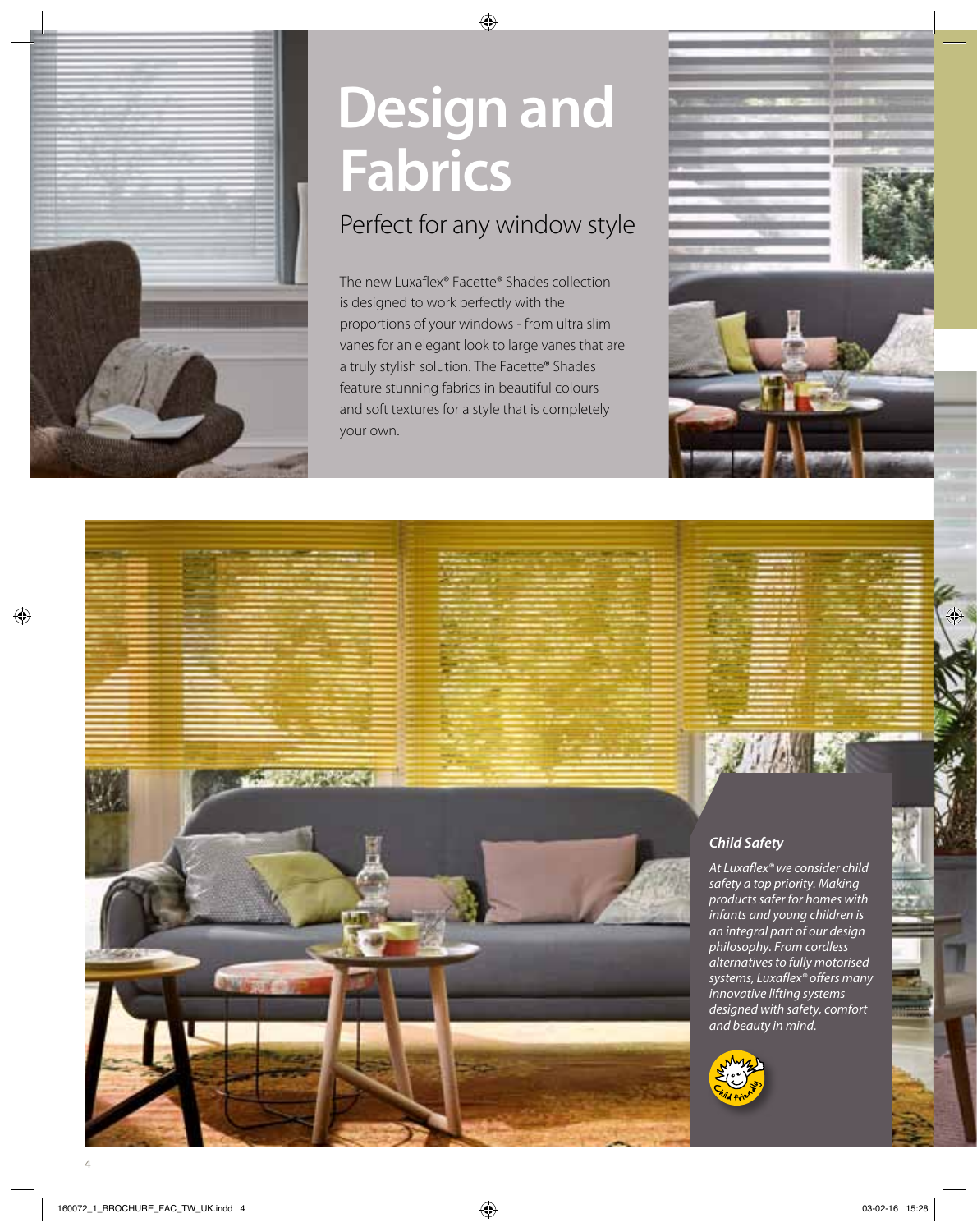# **Twist® Shades**

### Distinctive style with privacy and light control

 $\bigoplus$ 

An amazingly stylish and simple way to control light and privacy at any time of the day or night. Luxaflex® Twist® Shades let you effortlessly slide two stylish fabrics past each other in an open, half open or completely closed position to create the perfect look for your window, your mood and your home.





◈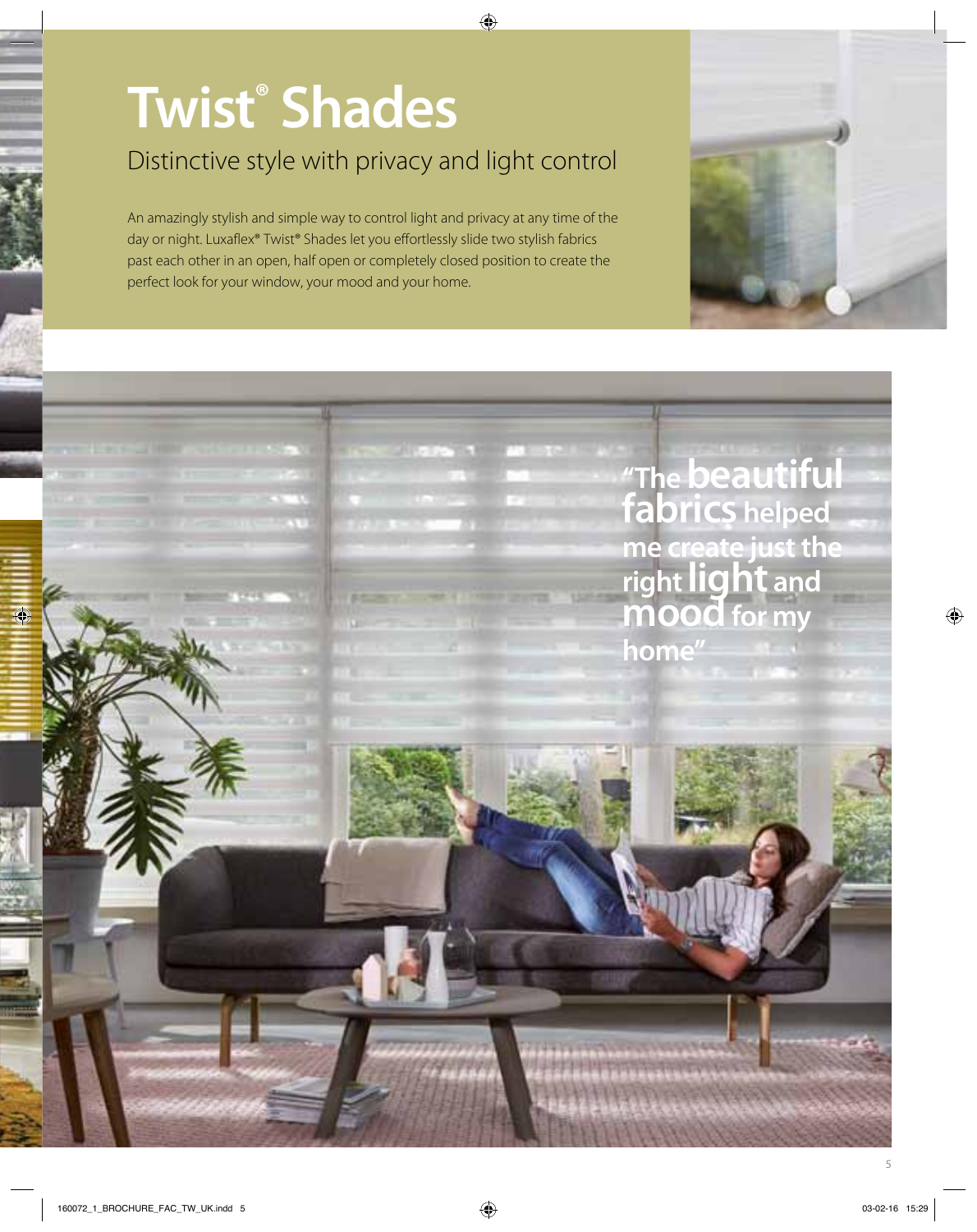### Contemporary style with exclusive, on trend designs

Luxaflex® Twist® Shades are available in different segment widths and in a wide range of colours and fabrics, from bold black to subtle neutrals and metallic; from sheer to opaque - a look for every décor. Twist® Shades also look stunning in rooms with extralarge windows creating a real style statement with stunning light control.



 $\bigoplus$ 



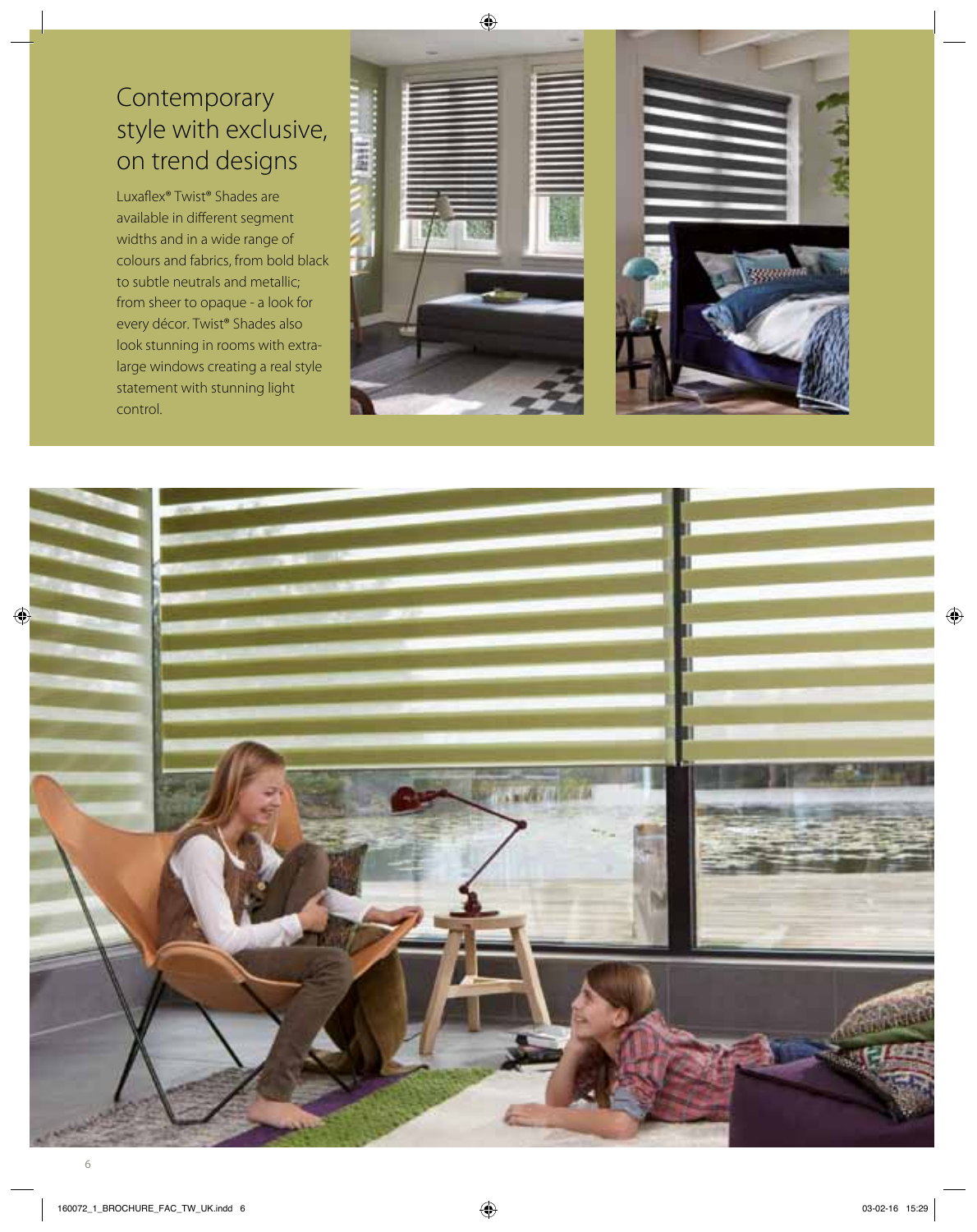

# **PowerView™ Motorisation**

Imagine a world where your window treatments anticipate your needs and adjust themselves automatically, creating the perfect room ambiance morning, noon and night. That's the beauty of PowerView™ Motorisation. Just programme PowerView™ to move all your Luxaflex® shades from a single window to your entire home using the PowerView™ App on your smartphone or tablet.





 $\bigcirc$ 

 $\bigcirc$